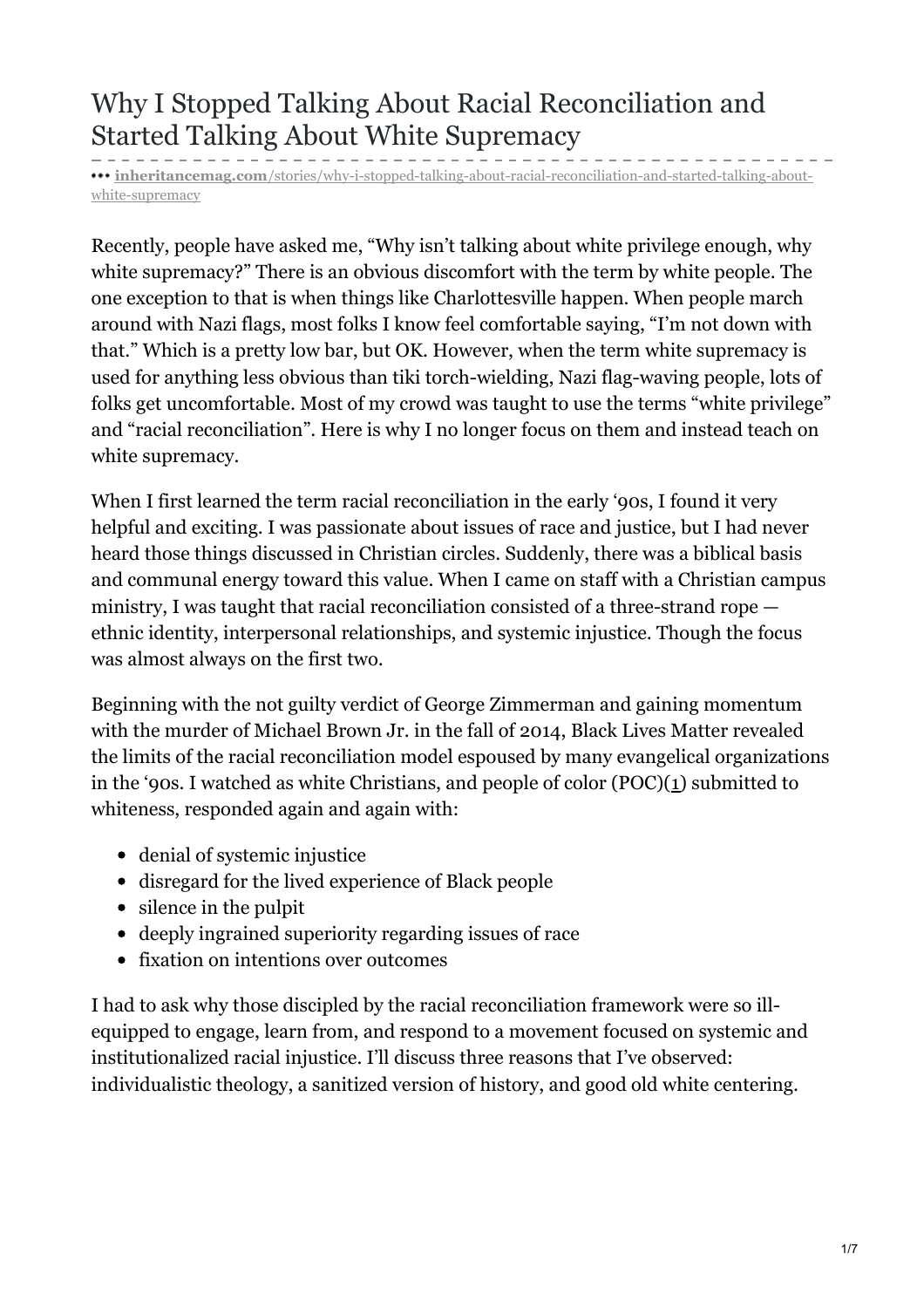

### Bad Theology

The term racial reconciliation serves the dominant culture; it serves white people and those who align with whiteness. The term reconciliation is relational in nature. And though relationships are important, the focus on relationships is anchored in white theology's pathological individualism.

Jesus died for *my* sins.

Jesus went to the cross for *me*.

I know the plans He has for *me*.

Though there is a place for the individual in theology, white theology, in profound syncretism with American culture, has distorted the Bible to be solely about individual redemption. So it is blind to the reality that when Scripture says, "I know the plans I have for you", the "you" is plural and addressed to an entire community of people that has been displaced and are in exile. All Scripture has been reduced to individual interactions between God and a person, even when they are actually between God and a community, or Jesus and a group of people. As a result, white theology defines racism as hateful thoughts and deeds by an individual, but cannot comprehend communal, systemic, or institutionalized sin, because it has erased all examples of that framework from Scripture.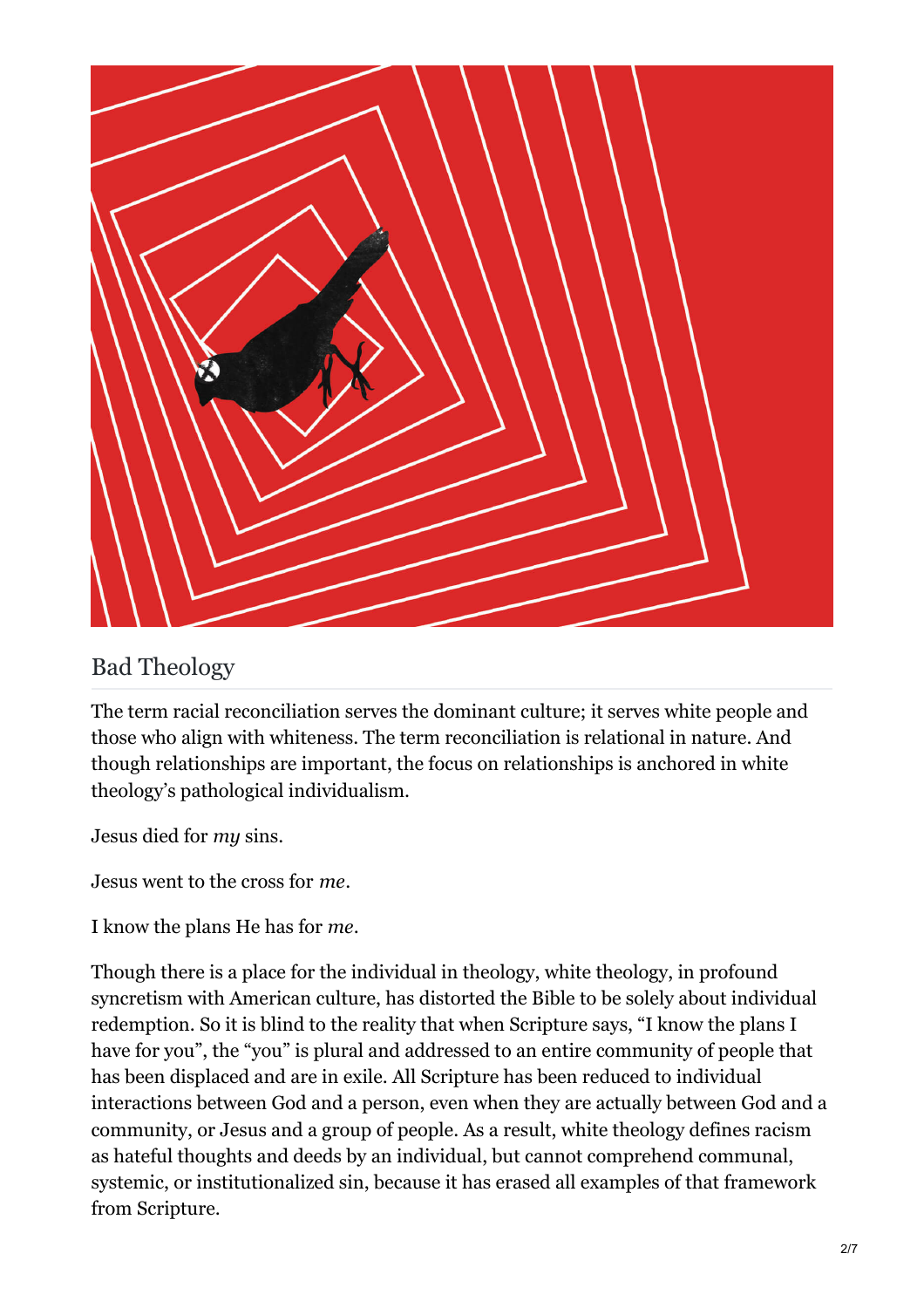Secondly, white Christianity suffers from a bad case of Disney Princess theology. As each individual reads Scripture, they see themselves as the princess in every story. They are Esther, never Xerxes or Haman. They are Peter, but never Judas. They are the woman anointing Jesus, never the Pharisees. They are the Jews escaping slavery, never Egypt. For citizens of the most powerful country in the world, who enslaved both Native and Black people, to see itself as Israel and not Egypt when studying Scripture is a perfect example of Disney princess theology. And it means that as people in power, they have no lens for locating themselves rightly in Scripture or society — and it has made them blind and utterly ill-equipped to engage issues of power and injustice. It is some very weak Bible work.



Together, these create a profoundly broken theological framework. It explains why people love a photo of a cop hugging a Black person, but dismiss claims of systemic racism in policing. It pretends that injustice is resolved when individuals hug. This was actually something that people were encouraged to do at Promise Keeper events in the '90s: go find a Black person and hug them. It confuses white emotional catharsis with racial justice. The two are far from each other. The movement for Black Lives Matter and other marginalized communities insist on addressing systemic issues, and white Christianity is pathologically individualistic. Learning must come from POC, who would clearly be the experts on issues of racism in the church.

#### Bad History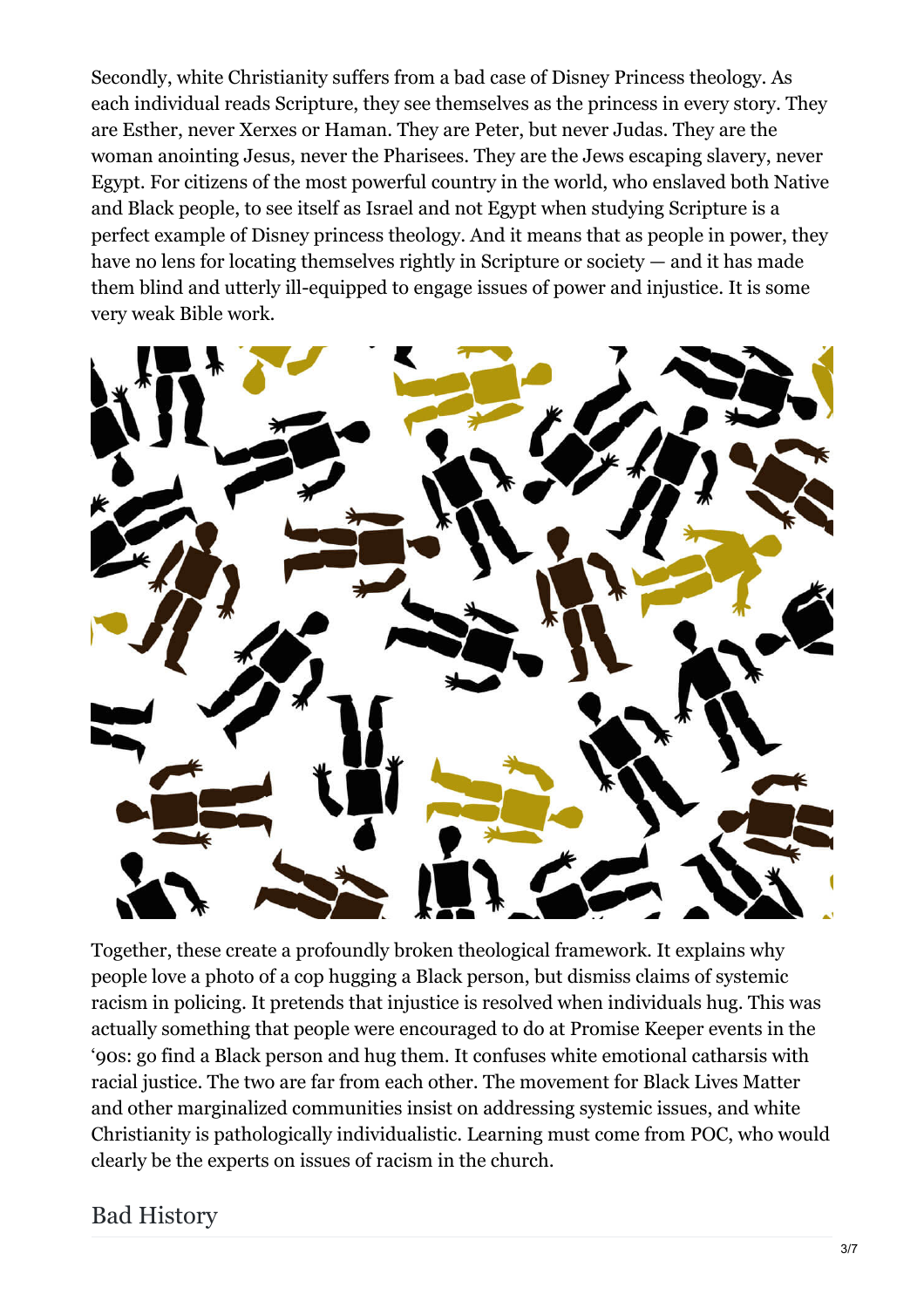Racial reconciliation assumes an innocent reading of history. This is a term I learned from theologian Justo Gonzalez. An innocent telling of history is foundational to maintaining unjust and racist systems. When have white people ever been in just relationship with Black people? During slavery? During Jim Crow? During the War on Drugs? What are we RE-conciling? It pretends that there was a time when everything was fine, we just need to get back there. However, that idyllic time has never existed.

Even when the Civil Rights Movement is taught, it is framed as a discussion of the courage of Black people. Which is true, their courage was amazing. But why did they have to be so courageous? What were they facing? The rage, racism, and violence of white people. Rarely is the profound hatred and resistance of white people taught. The evil of white people is downplayed, or minimized, to a few racist exceptions in the South. But white people, all across the United States, resisted any move toward racial justice with fury, rage, and violence. Our history never tells the true story of whiteness.

In her brilliant book on the Great Migration, Isabel Wilkerson describes a riot that broke out in Chicago, in 1951, when a Black family attempted to move into a white apartment building. After being driven from the apartment, white people destroyed everything the family owned, and over the course of the next day, the crowd grew to over 4,000, eventually burning down the entire building. White people would rather burn a building than see Black people live there. Or looking to the West Coast, "When Oregon was granted statehood in 1859, it was the only state in the Union admitted with a constitution that forbade Black people from living, working, or owning property there. It was illegal for Black people even to move to the state until 1926 ... Waddles Coffee Shop in Portland, Oregon was a popular restaurant in the 1950s for both locals and travelers alike. The drive-in catered to America's postwar obsession with car culture, allowing people to get coffee and a slice of pie without even leaving their vehicle. But if you happened to be Black, the owners of Waddles implored you to keep on driving. The restaurant had a sign outside with a very clear message: "White Trade Only — Please". (2)

And hence, white people don't believe it when white racism is pointed out in the present. They've been told a fairy tale about themselves. Even when the history of POC is told, white violence is erased, and the consequences of historical injustices are minimized. White people do not connect themselves to history, once again because of pathological individualism. They simply want a friend in the present, with no acknowledgement of the past or present injustice.

## White Comfort

Racial reconciliation centers language with which white people and their allies are comfortable. Racial reconciliation moves at the pace that whiteness dictates. It focuses on making sure white people don't feel guilty, but not on the systemic disenfranchisement of POC. It will talk about redeemed white identity without teaching about white supremacy. It will lament but not repent with action. It is comfortable with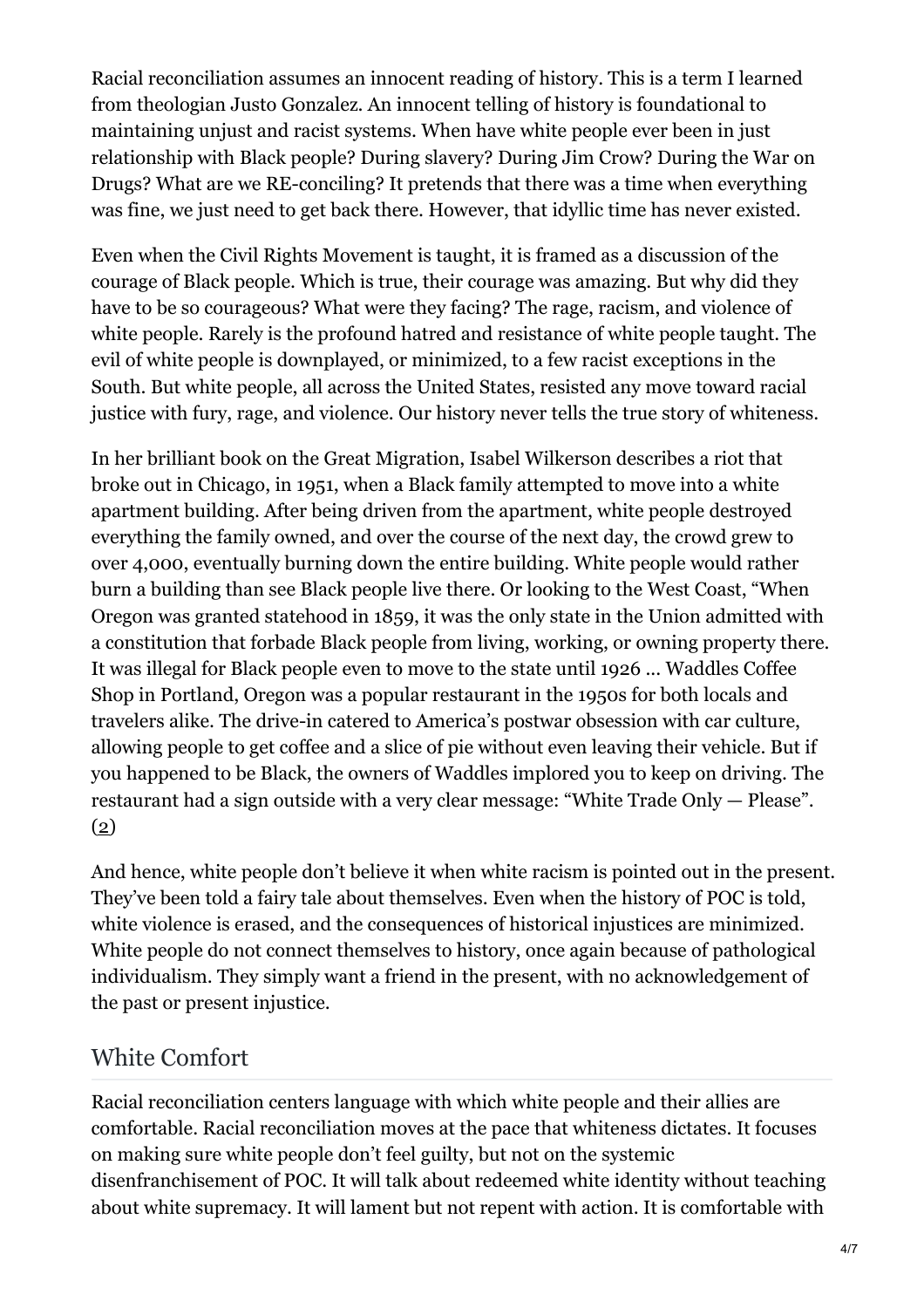POC being displaced and paying significant mental and emotional tolls for the work, but asks little to nothing of its white people. It is profoundly anxious about white discomfort and is always trying to control the narrative.

In the racial reconciliation model, POC are commodities. POC exist to teach and educate whiteness. When white people are ready to learn, POC must share their story, and our pain is for consumption. Whiteness listens, feels superior to other white people who aren't as "woke", but does not change. Recently, I talked with a 24-year-old African American woman who works for a Christian ministry. As she described her current job, it became clear that she was expected to do her job, educate her peers, educate her supervisors, and educate up the line to leadership with 20 years more experience than her. While those leaders congratulate themselves for listening to a Black woman, they never wonder why there are no people at their own level of management with whom they can engage. And the 24-year-old white guy, her peer, is left to simply learn his job, carries none of the responsibility of educating up, and exerts none of that emotional labor. This is the racial reconciliation model: massive labor by people of color, but no accountability for systems and institutions that exploit this labor. If POC become angry, frustrated, and tired of this dynamic, they are labeled as uncommitted to the cause, immature, or not a right fit.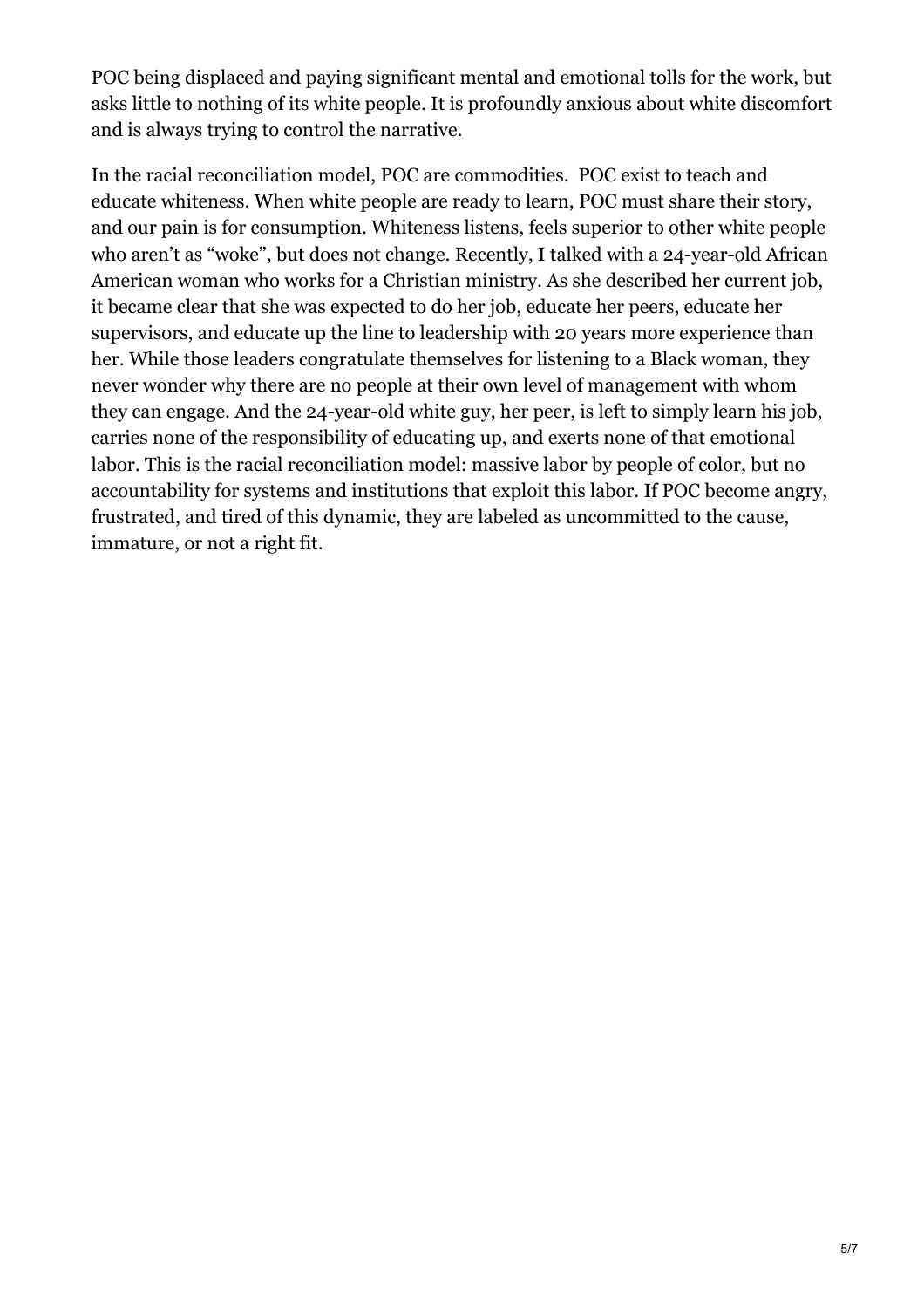

The racial reconciliation model perpetuates white privilege because the pacing is centered on the dominant culture, the language is white-centered, and the implicit audience of teachings and content is always the dominant culture. In the racial reconciliation model, POC are expected to show up whenever the topic of race is addressed, even though the implicit audience is always white people. The time is not really *for* people of color, but they must be there to validate that "real" work is happening. Again, POC are a commodity.

The role of POC in racial reconciliation is to feel grateful, be loyal, educate (but nicely, and without anger) and conform to white culture. POC are to bring just a sprinkle of color — without ever pressing for deeper cultural, organizational, or systemic change. POC must always "trust their leaders" and be satisfied with intentions over outcomes. Whiteness controls the narrative at all times. And let me state for the record, one does not need to be white to be working for whiteness. As someone who grew up in the Korean immigrant church and has been a part of the Korean American Christian